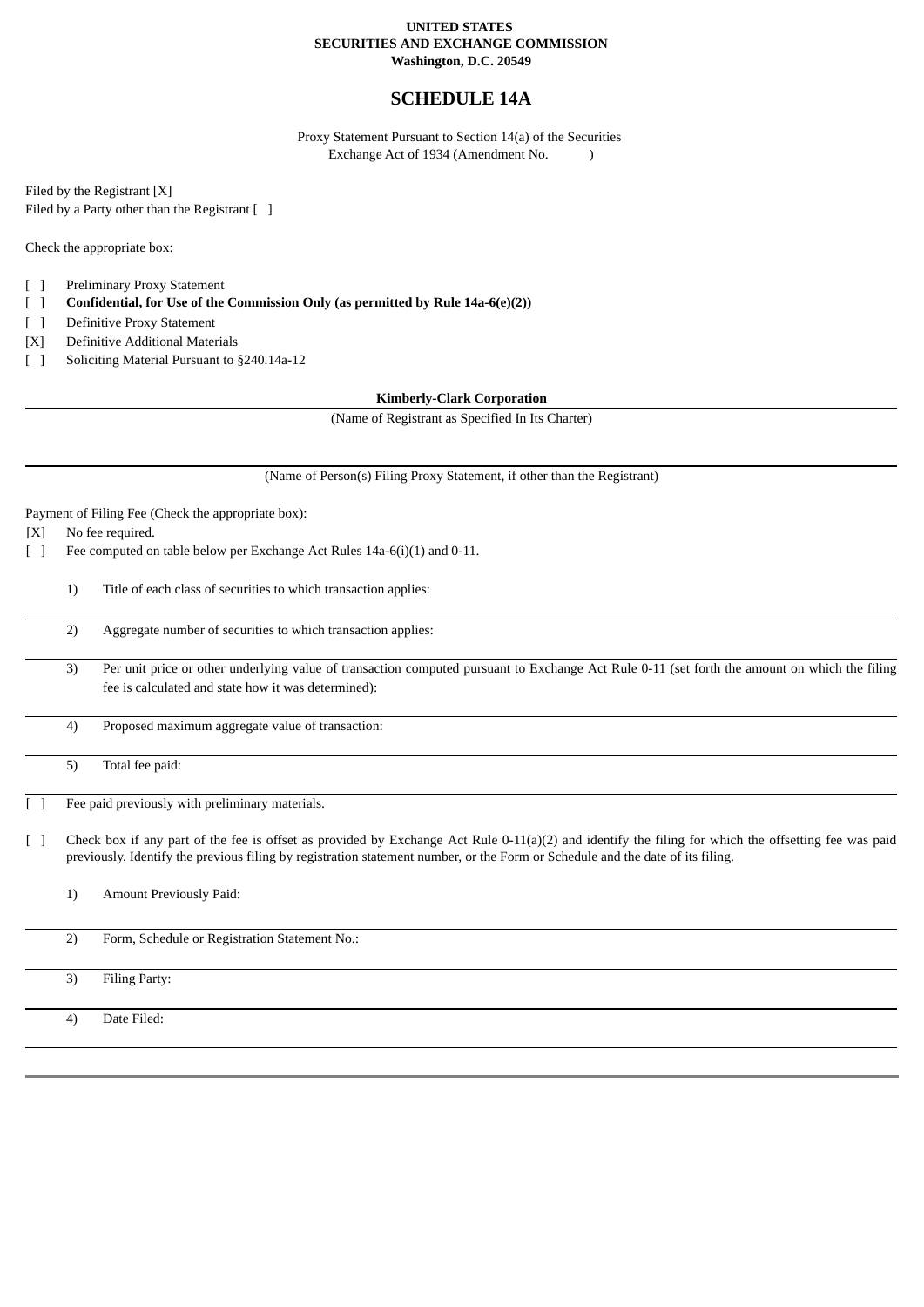

**Online** Go to **envisionreports.com/KMB** or scan the QR code — login details are located in the shaded bar below.

### **Annual Stockholder Meeting Notice**

# **Important Notice Regarding the Availability of Proxy Materials for the Kimberly-Clark Annual Stockholder Meeting to be Held on April 27, 2022**

Under Securities and Exchange Commission rules, you are receiving this notice that the proxy materials for the annual stockholders' meeting are available on the Internet. Follow the instructions below to view the materials and vote online or request a copy. The items to be voted on and location of the annual meeting are on the reverse side. Your vote is important!

**This communication presents only an overview of the more complete proxy materials that are available to you on the Internet. We encourage you to access and review all of the important information contained in the proxy materials before voting. The proxy statement and annual report to stockholders are available at:**

# **www.envisionreports.com/KMB**



# **Easy Online Access — View your proxy materials and vote.**

- **Step 1:** Go to **www.envisionreports.com/KMB**
- **Step 2:** Click on **Cast Your Vote or Request Materials.**
- **Step 3:** Follow the instructions on the screen to log in.
- **Step 4:** Make your selections as instructed on each screen for your delivery preferences.

**Step 5:** Vote your shares.

#### **When you go online, you can also help the environment by consenting to receive electronic delivery of future materials.**



**Obtaining a Copy of the Proxy Materials – If you want to receive a copy of the proxy materials, you must request one. There is no charge to you for requesting a copy. Please make your request as instructed on the reverse side on or before April 17, 2022 to facilitate timely delivery.**

 $\blacksquare$ 

03KIUB